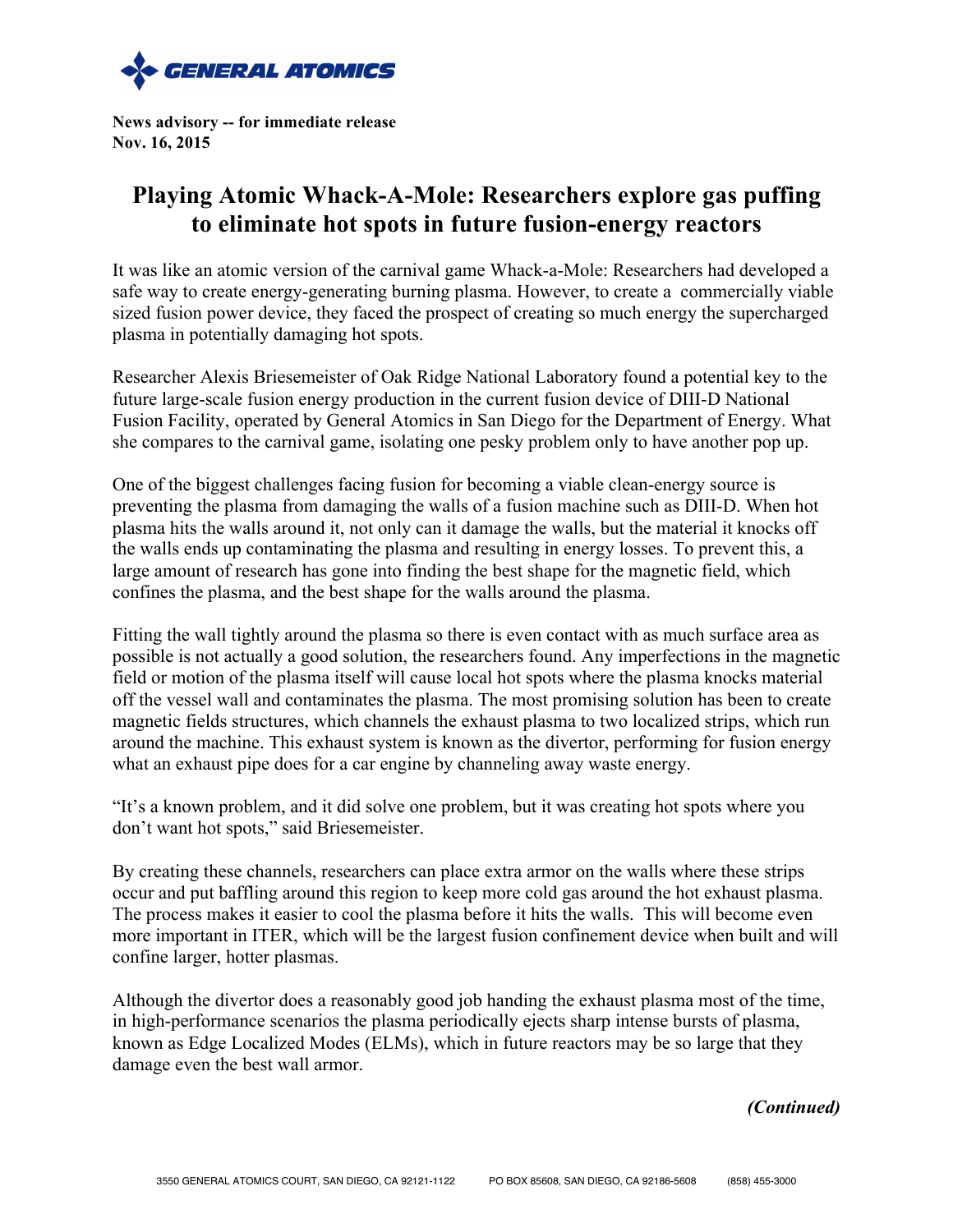

## *(Continued from P-1)* **Playing Atomic Whack-A-Mole: Researchers explore gas puffing to eliminate hot spots in future fusion-energy reactors**

"Once we can control it, we can confine it, so we know where to put the extra armor in," said Breisemeister.

It's been found that using electric coils that create wiggles in the normally smooth magnetic field can reduce and even eliminate these bursts. These coils are known as resonant magnetic field perturbation (RMP) coils. One concern about using these field wiggles in future devices is that they split each of the two stripes of hot exhaust plasma into multiple strips, which have a complicated structure. There are concerns that in ITER, this complicated structure will cause some of the hot exhaust plasma to leak into regions where the wall is not well armored and hence cause damage to the walls.

A solution to this problem has been found by scientists working on the DIII-D tokamak, who discovered that if a large amount of gas is puffed into the device, the complex exhaust structure returns to the smooth structure seen without the RMP coils. The measurements, made by measuring the infrared radiation from the divertor, are shown in figure 1. Since ITER was already planning to puff large amounts of gas into this region of the plasma, this work suggests that the complicated structure caused by the RMP coils may be less of a concern than previously though for ITER and future fusion reactors.



*Figure 1. A slice of the heat deposited by the plasma onto the armored divertor tiles is shown for base cases in blue where no RMP coils are used and for cases with RMP coils in red (a) where little gas puffing is used and (b) where a large amount of gas puffing is seen to reduce the heat in both cases, making them nearly identical.*

## **Contact:**

A. Briesemeister, (858) 455-3362, Briesemeister@fusion.gat.com Joon-Wook Ahn, <ORNL> O. Schmitz, (608) 263-1547, oschmitz@wisc.edu

## **Abstract:**